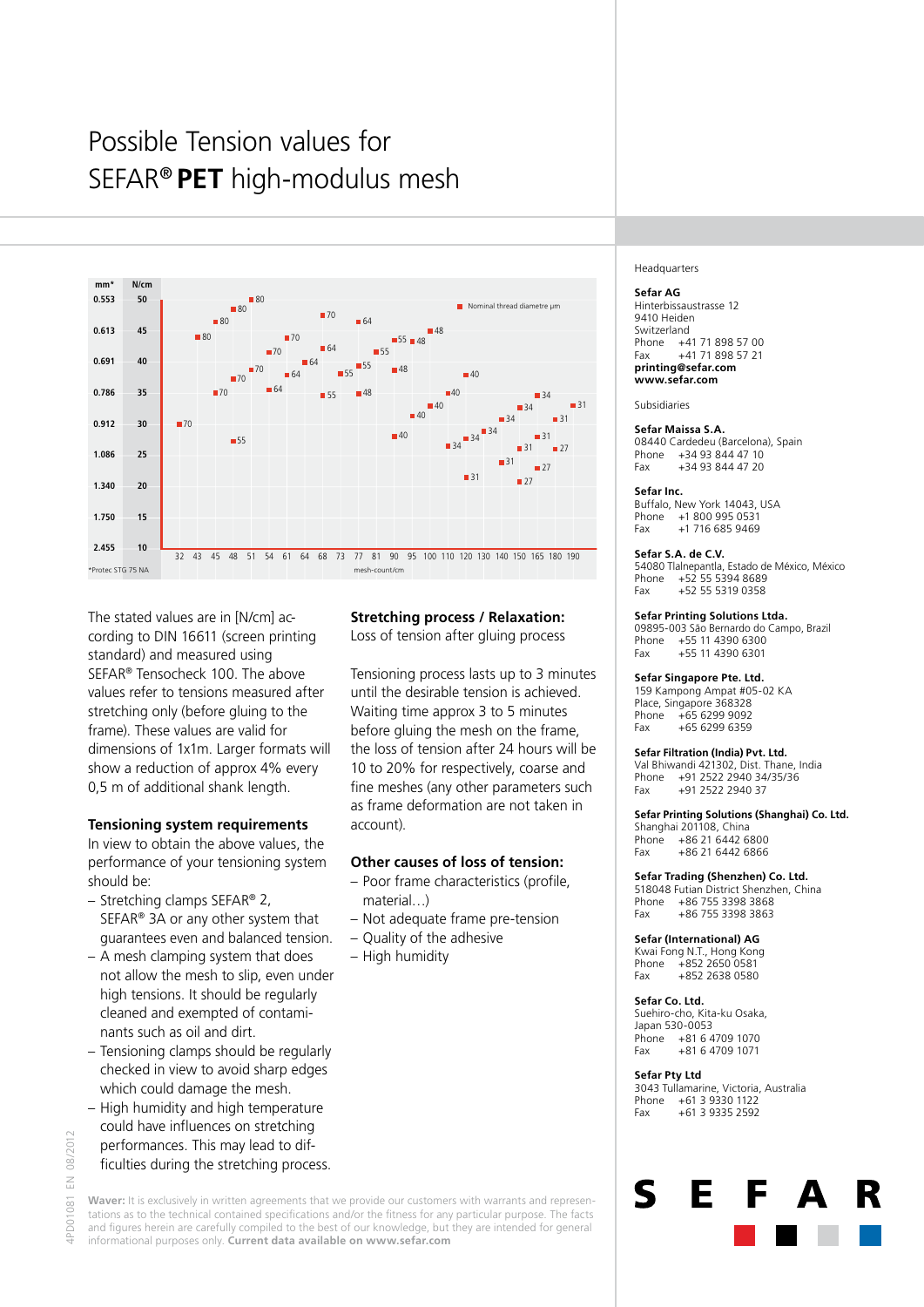# Possible Tension values for SEFAR® **PA** polyamide mesh



The stated values are in [N/cm] according to DIN 16611 (screen printing standard) and measured using SEFAR® Tensocheck 100. The above values refer to tensions measured after stretching only (before gluing to the frame). These values are valid for dimensions of 1x1m. It is not general practice to use frames larger than this with polyamide mesh.

## **Tensioning system requirements**

In view to obtain the above values, the performance of your tensioning system should be:

- Stretching clamps SEFAR® 2, SEFAR® 3A or any other system that guarantees even and balanced tension.
- A mesh clamping system that does not allow the mesh to slip, even under high tensions. It should be regularly cleaned and exempted of contaminants such as oil and dirt.
- Tensioning clamps should be regularly checked in view to avoid sharp edges which could damage the mesh.
- High humidity and high temperature could have influences on stretching performances. This may lead to difficulties during the stretching process.

## 08/2012 4PD01111 EN 08/2012 $\leq$ -PD01111

Waver: It is exclusively in written agreements that we provide our customers with warrants and representations as to the technical contained specifications and/or the fitness for any particular purpose. The facts

- and figures herein are carefully compiled to the best of our knowledge, but they are intended for general
- informational purposes only. **Current data available on www.sefar.com**

## **Stretching procress / Relaxation:**

Tensioning process lasts up to 3 minutes until the desirable tension is achieved. Waiting time approx. 3 to 5 minutes before gluing the mesh on the frame. The loss of tension after 24 hours will be 20 to 30% for respectively, coarse and fine meshes (any other parameters such as frame deformation are not taken in account).

## **Other causes of loss of tension:**

- Poor frame characteristics (profile, material…)
- Not adequate frame pre-tension
- Quality of the adhesive
- High humidity

#### Headquarters

#### **Sefar AG**

Hinterbissaustrasse 12 9410 Heiden Switzerland Phone +41 71 898 57 00 Fax +41 71 898 57 21 **printing@sefar.com www.sefar.com**

Subsidiaries

## **Sefar Maissa S.A.**

08440 Cardedeu (Barcelona), Spain Phone +34 93 844 47 10 Fax +34 93 844 47 20

#### **Sefar Inc.**

Buffalo, New York 14043, USA +1 800 995 0531 Fax +1 716 685 9469

#### **Sefar S.A. de C.V.**

54080 Tlalnepantla, Estado de México, México Phone +52 55 5394 8689 Fax +52 55 5319 0358

#### **Sefar Printing Solutions Ltda.**

09895-003 São Bernardo do Campo, Brazil Phone +55 11 4390 6300<br>Fax +55 11 4390 6301 +55 11 4390 6301

#### **Sefar Singapore Pte. Ltd.**

159 Kampong Ampat #05-02 KA Place, Singapore 368328 Phone +65 6299 9092<br>Fax +65 6299 6359  $+6562996359$ 

#### **Sefar Filtration (India) Pvt. Ltd.**

Val Bhiwandi 421302, Dist. Thane, India Phone +91 2522 2940 34/35/36 Fax +91 2522 2940 37

#### **Sefar Printing Solutions (Shanghai) Co. Ltd.**

Shanghai 201108, China Phone +86 21 6442 6800 Fax +86 21 6442 6866

#### **Sefar Trading (Shenzhen) Co. Ltd.**

518048 Futian District Shenzhen, China Phone +86 755 3398 3868<br>Fax +86 755 3398 3863 Fax +86 755 3398 3863

#### **Sefar (International) AG**

Kwai Fong N.T., Hong Kong Phone +852 2650 0581 Fax +852 2638 0580

#### **Sefar Co. Ltd.**

Suehiro-cho, Kita-ku Osaka, Japan 530-0053 Phone +81 6 4709 1070<br>Fax +81 6 4709 1071 Fax +81 6 4709 1071

Е

#### **Sefar Pty Ltd**

 $\mathsf{S}$ 

3043 Tullamarine, Victoria, Australia Phone +61 3 9330 1122 Fax +61 3 9335 2592